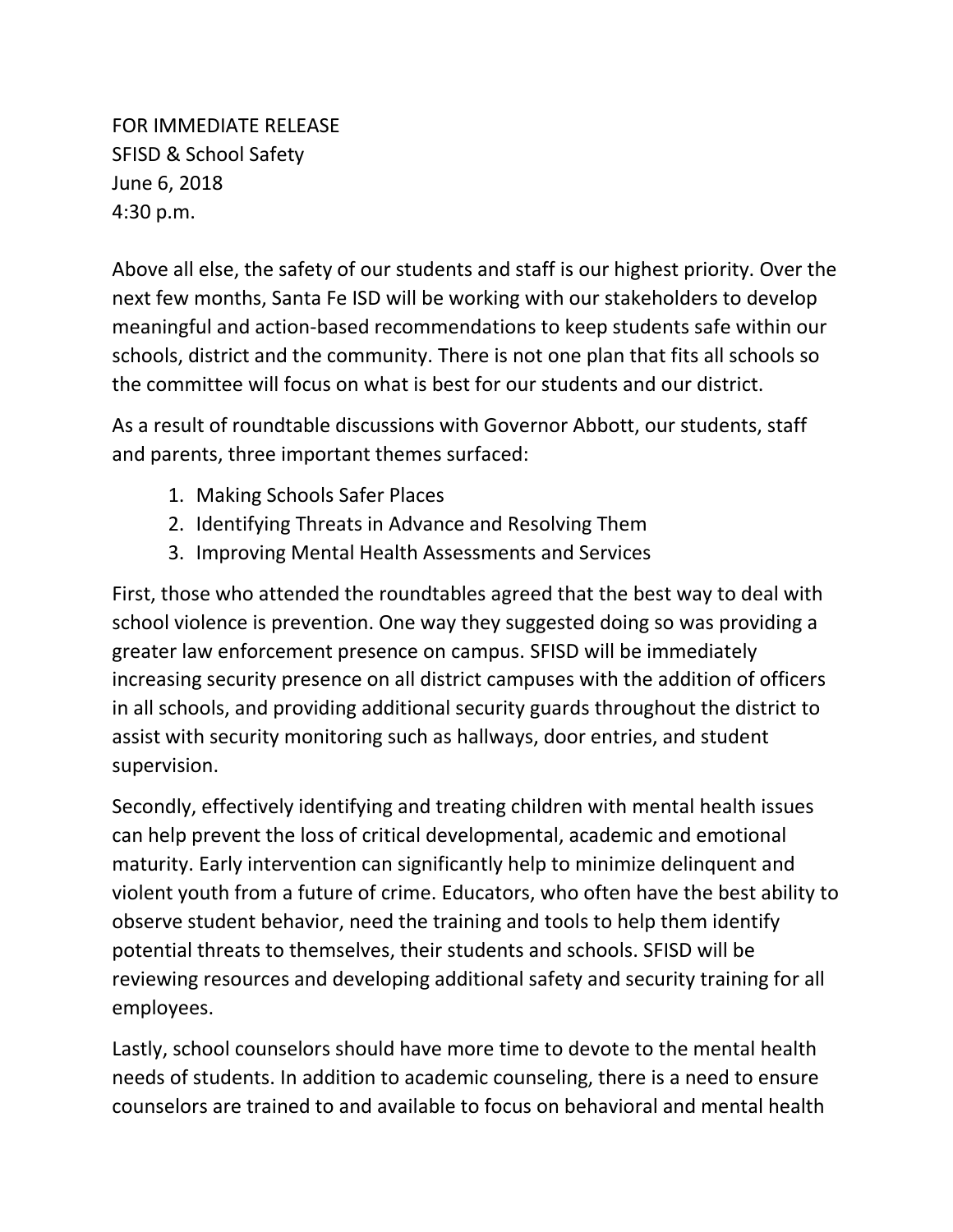issues. As a result of a state grant, SFISD will be immediately adding additional counselors to the high school staff in order to focus on behavioral and mental health concerns.

The District has initiated a Santa Fe Strong Safety and Security Committee made up of various stakeholders to research possible solutions to ensure a safe learning environment for students and staff. We appreciate the outpouring of interest and support to be a voice involved in this process to strengthen student safety in our schools. The District intends to remain transparent with our community commitment to keep you informed. As we move forward, we will offer an opportunity for our community to respond to recommendations made by the committee through our interactive website portal.

Our Santa Fe Strong Safety and Security Committee will be comprised of parents representing the entire district from elementary to high school, a member from local, state and federal law enforcement agencies, a member representing mental health/counseling, a faith based leader from our Ministerial Alliance, members representing students, teachers and staff, a member from the city or county emergency management team, members of our SFISD Police Department, members of our Board of Trustees, and the Superintendent of Schools.

The purpose of this committee will be to evaluate and make recommendations on all aspects of school, student and staff safety. For example, consideration of but not limited to, the use of metal detectors, clear backpacks, easier access for students to appropriate levels of mental health services, reviewing and recommendations regarding the student code of conduct and dress code, utilizing social media monitoring tools to investigate potential threats, reviewing communication protocols in cases of emergency, and other safety measures as applicable and practical.

Interested individuals may contact Jennifer Smith, with the Santa Fe ISD Police Department, at [jennifer.smith@sfisd.org.](mailto:jennifer.smith@sfisd.org) The deadline will be Wednesday, June 13, 2018, by noon. Members selected for the committee will be notified prior to the first meeting which will be held on Tuesday, June 19, 2018, from 5:00-6:30 p.m. in Training Room 2 at the Elizabeth Yaws Cowan Education Center located at 4133 Warpath in Santa Fe. Future meeting dates will be determined by the Committee. All of those who expressed an interest in serving on the committee